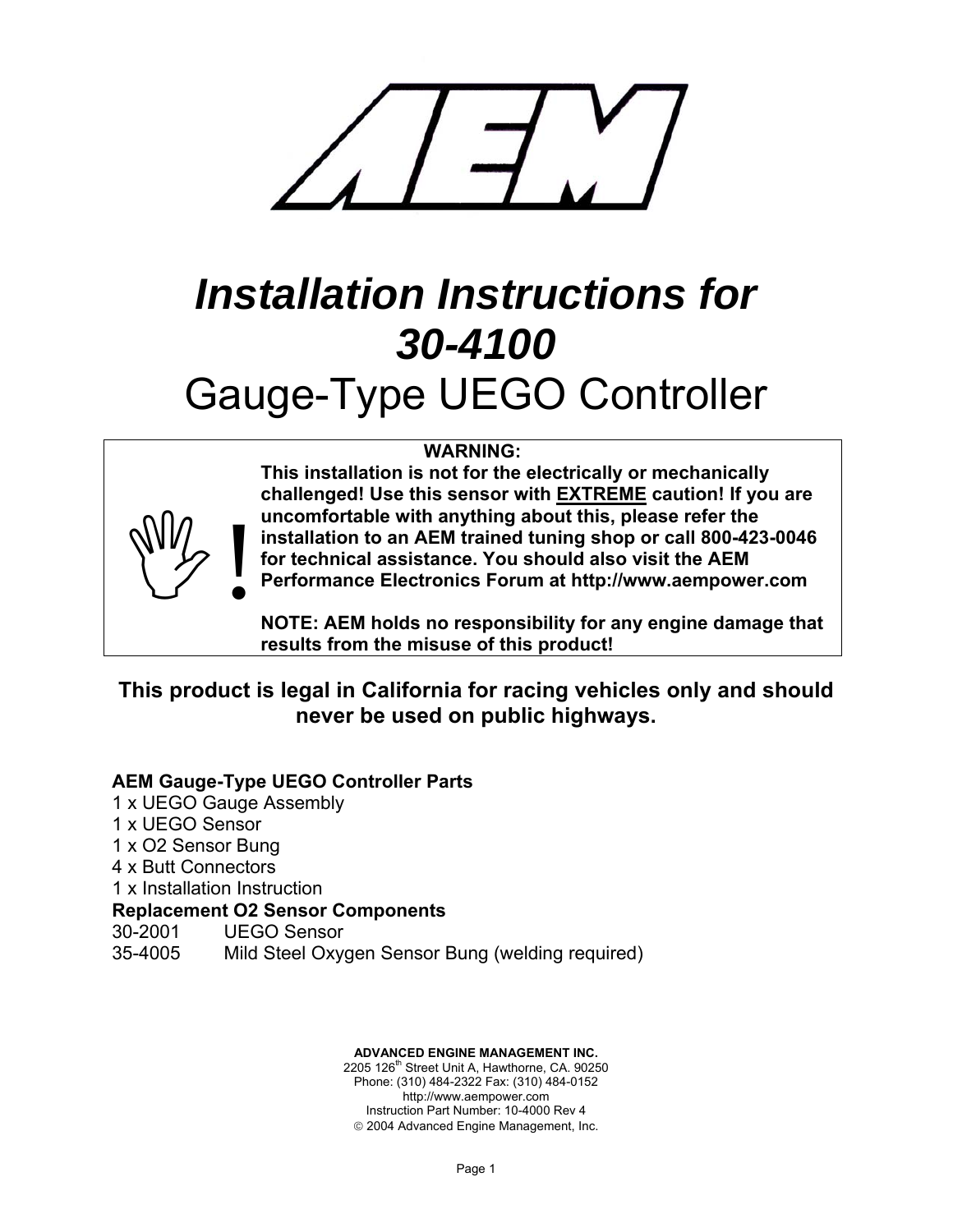Congratulations! The 52mm (2-1/16") AEM Universal Exhaust Gas Oxygen (UEGO) Gauge features a digital readout and sweeping 24 color-coded light emitting diode (LED) display, providing immediate reference to the engine air fuel ratio (or lambda) in real-time. The AEM gauge is ideal for all vehicles including carbureted applications and engine dynamometers. A user-programmable 0-5V analog output is included and can be used with data loggers as well as most Electronic Fuel Injection (EFI) systems including the AEM Engine Management System (EMS). A serial data stream is also integrated for air fuel (or lambda) ratio output to a RS-232 com port.

Because the AEM gauge utilizes the internal AEM UEGO controller and Bosch UEGO Sensor, it is accurate and repeatable to 0.1 of an air/fuel ratio point! With this, there is no abrupt oscillation as found in many competitor gauges, which utilize a narrow band oxygen sensor detecting only stoichiometry.

Typical production vehicle oxygen sensors rely on "Nernst Cell" technology, commonly called "Narrow Band" and sometimes erroneously described as "Wide Band". This is a very cost effective method that outputs a voltage based on the oxygen content of the gas being sampled. It is accurate in the region surrounding stoichiometric operation and leaner. Unfortunately, in the rich region where high performance engines usually operate, their accuracy and repeatability is virtually non-existent.



*Characteristic curve of a Nernst Cell O2 Sensor* 

The rich region output of narrow band O2 sensors is temperature dependant, which renders it useless if an accuracy better than 1.5:1 AFR is desired. This is immediately obvious given the fact that a single output voltage actually represents wildly different air fuel ratios depending on the unregulated and unmeasured sensor temperature. These sensors were designed for operating closed loop around stoichiometry (14.64:1 for gasoline), and for performance tuning they are useless.

The heart of the AEM gauge is the Bosch LSU4.2 Universal Exhaust Gas Oxygen (UEGO) sensor. This type of sensor is commonly referred to as "laboratory grade" and works on a different principle than the narrow band oxygen sensor found in most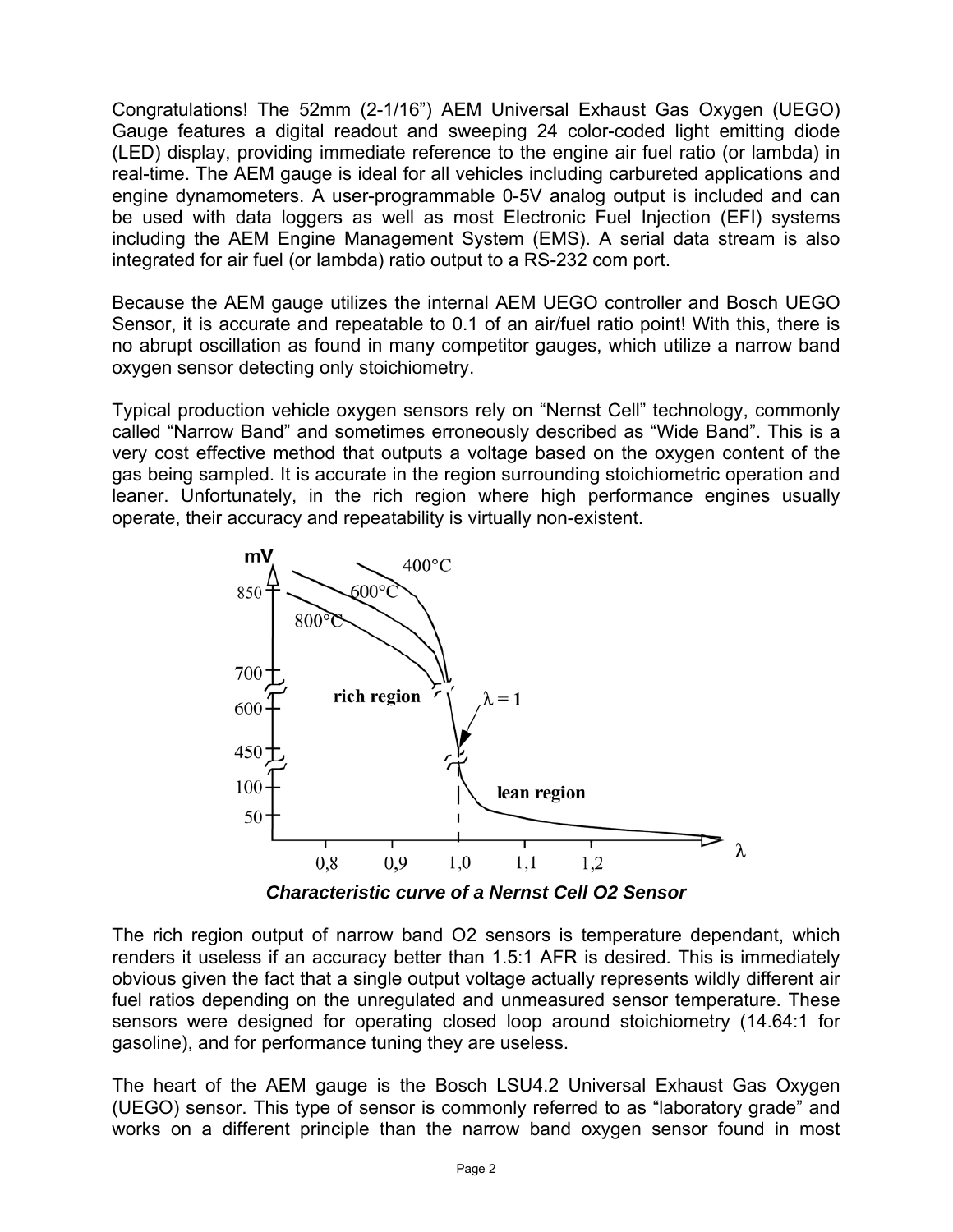vehicles. Its unique design makes precision AFR measurements possible over the entire operating range.

UEGO sensors use a "current pump" to determine the actual oxygen concentration within the sensing element or. The output is in the form of a very small current, which varies depending on the air-fuel ratio. This is completely different from a narrow band oxygen sensor, which directly outputs a voltage. The UEGO sensor design allows measurement of the exact air fuel ratio over the entire operating range.

Each AEM UEGO sensor is individually calibrated and a resistor integral at the connector body is laser trimmed with this value. This process replaces the traditional "free air" calibration procedure when changing sensors and implements a sensor specific calibration for unparalleled accuracy.



*UEGO Sensor laser etched calibration resistor* 

# **INSTALLATION**

Disconnect the negative (-) battery cable. There are four flying leads from the AEM UEGO Gauge. Connection for two of the wires is mandatory and optional for the other two, as shown below.

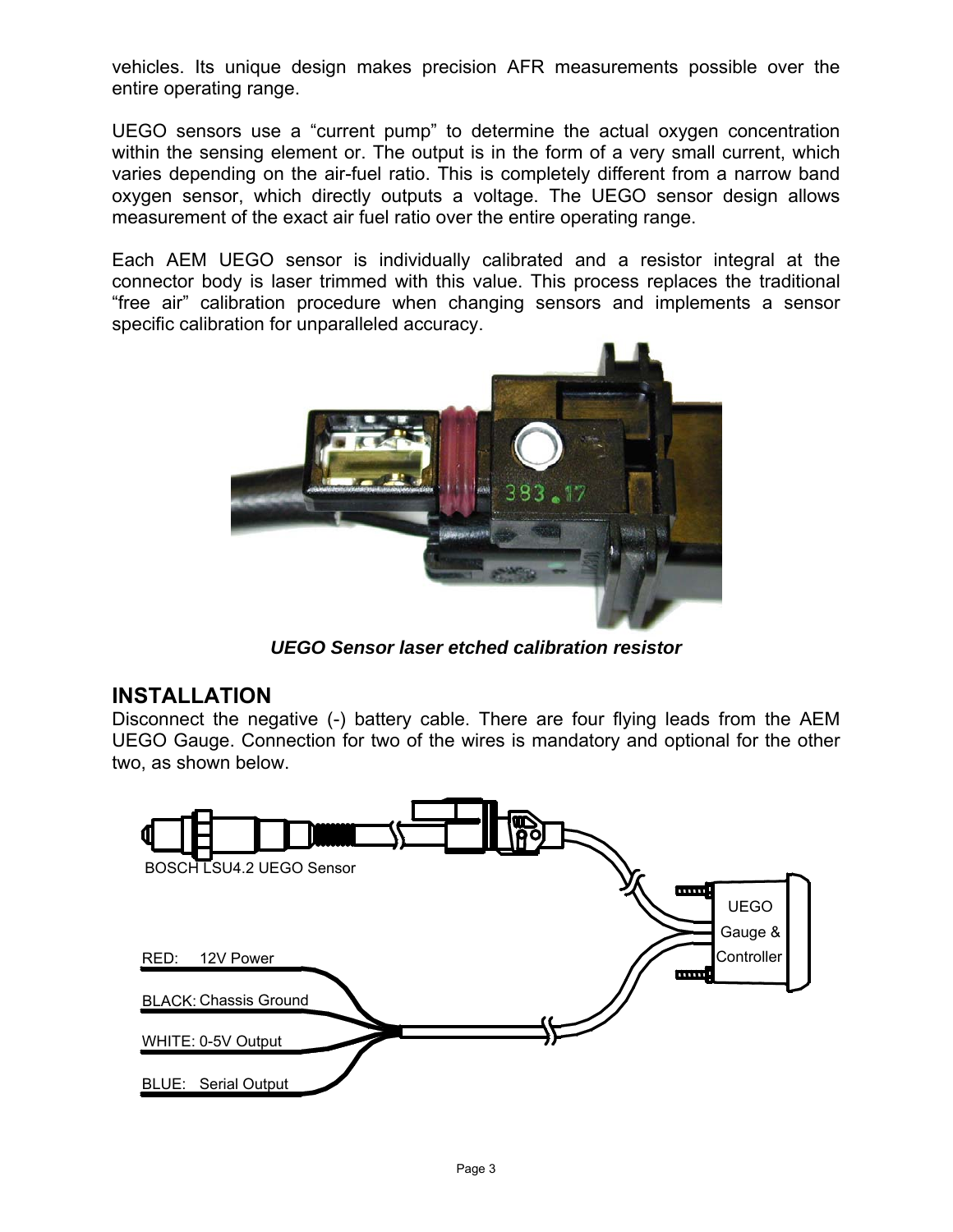## RED *<Power>*

Connect to a switched 10-18 volt power source utilizing a 10A fuse.

## BLACK *<Ground>*

Connect to a clean power ground.

#### \*WHITE *<Analog Output><optional hookup>*

Connects to any Stand Alone ECU unit that accepts a 0-5 volt input.

#### \*BLUE *<Serial Output><optional hookup>*

Connects to a RS-232 com port for hyper-terminal data logging.

*\*optional (see below)*

#### **Analog Output**

If the AEM UEGO gauge is to be connected to an AEM EMS, the UEGO gauge's WHITE Analog Output wire shall be connected to an EMS Lambda input. Locating a suitable Lambda input channel can be done using the Application Notes provided with the EMS. If the Application Notes are not readily accessible, a current list of AEM Engine Management Systems is illustrated below.

#### *Lambda input channel locations of current EMS application list ( see EMS instructions for ECU connector pictures)*

| <b>AEM EMS P/N</b>     | Lambda #1 Pin   | Lambda #2 Pin   |
|------------------------|-----------------|-----------------|
| 30-1000/1001/1002/1040 | D <sub>14</sub> | D <sub>16</sub> |
| 30-1010/1012/1050/1052 | C <sub>16</sub> | A23             |
| 30-1020/1060           | D7              | D <sub>14</sub> |
| 30-1030/30-1070        | C <sub>13</sub> | C <sub>14</sub> |
| 30-1100/1101           | <b>B47</b>      | <b>B48</b>      |
| 30-1110                | 1 <sup>C</sup>  | 9C              |
| 30-1120/1121/1130      | B <sub>6</sub>  | <b>B14</b>      |
| 30-1300                | 4               | 66              |
| 30-1310/1311/1312/1313 | 76              | 75              |
| 30-1400                | 29              | 43              |
| 30-1401                | 44              | 43              |
| 30-1510                | $C2-31$         | $C2-33$         |
| 30-1600/1601/1602/1603 | 19              | <b>NA</b>       |
| 30-1610/1611/1612      | 46              | 52              |
| 30-1620/1621/1622      | 29              | 55              |
| 30-1710                | 2N              | 4J              |
| 30-1720                | C <sub>3</sub>  | D <sub>3</sub>  |
| 30-1800                | C <sub>3</sub>  | A <sub>2</sub>  |
| 30-1810                | D <sub>19</sub> | <b>B17</b>      |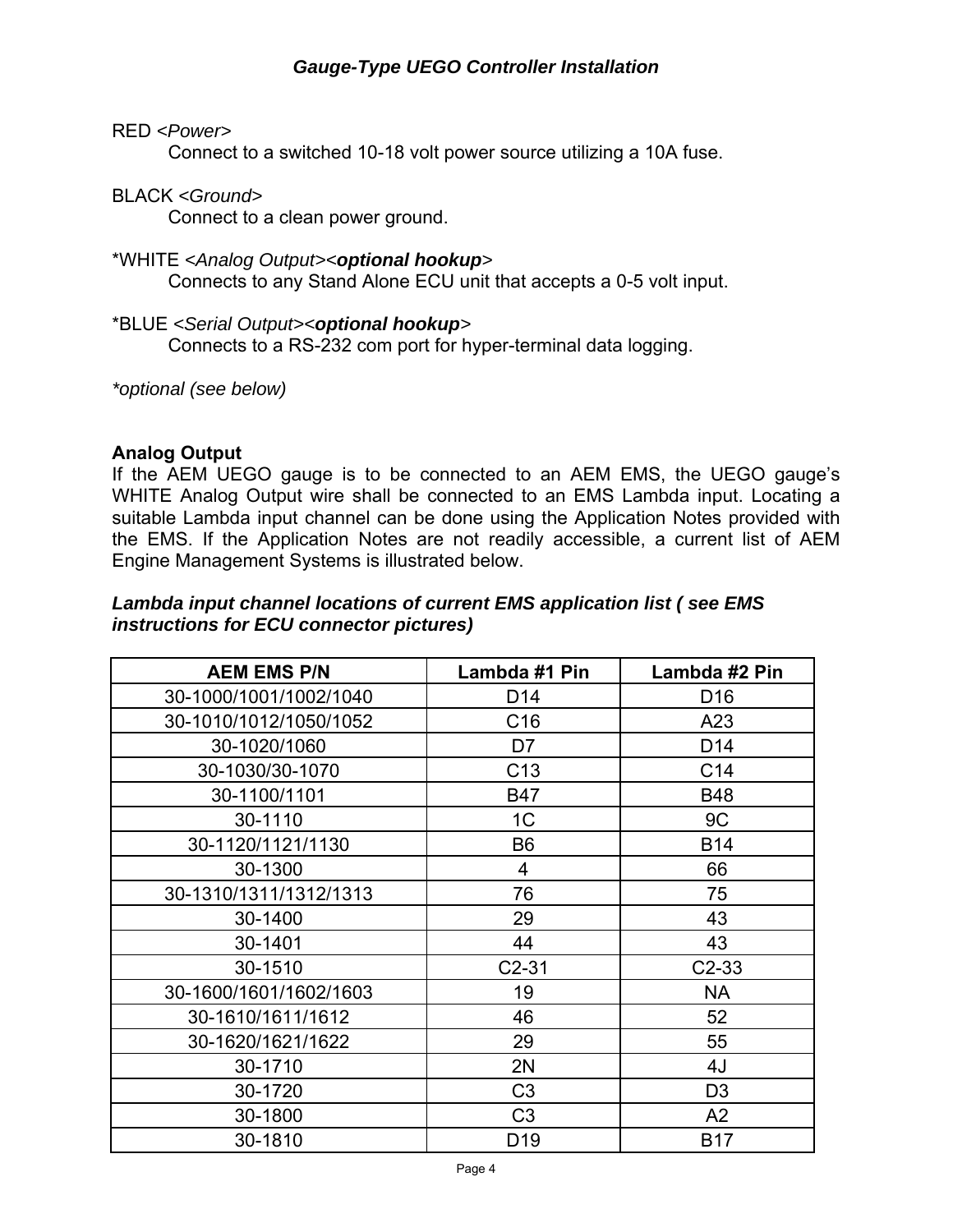Below is a list of AFR values that should be entered into the 02 Sensor #1(#2) Cal Table if inputting the analog signal to an AEM EMS. These calibration table(s) are found in the AEMPro software: Setup | Sensors | Oxygen Sensor | Oxygen Sensor #1(#2)

When connecting to AEM's EMS, make sure to verify that the O2 #1 Gain option is set so the voltage from the O2 #1 Volts parameter matches the voltage input at the EMS from the O2 sensor. An easy way to do this is to disconnect the UEGO sensor from the UEGO gauge. When in this state, the UEGO gauge will output 2.35 volts. You can then adjust the O2 #1 Gain until the O2 #1 Volts display in AEMPro reads 2.35 volts.

|      |       | 02 Volts Gasoline AFR Methanol AFR Propane AFR   Ethanol AFR |       |       | <b>CNG AFR</b> |
|------|-------|--------------------------------------------------------------|-------|-------|----------------|
| 0.00 | 10.00 | 4.42                                                         | 10.72 | 6.14  | 9.90           |
| 0.16 | 10.32 | 4.56                                                         | 11.06 | 6.34  | 10.21          |
| 0.31 | 10.62 | 4.69                                                         | 11.38 | 6.52  | 10.51          |
| 0.47 | 10.94 | 4.83                                                         | 11.72 | 6.72  | 10.83          |
| 0.62 | 11.24 | 4.96                                                         | 12.05 | 6.91  | 11.12          |
| 0.78 | 11.56 | 5.11                                                         | 12.39 | 7.10  | 11.44          |
| 0.94 | 11.88 | 5.25                                                         | 12.73 | 7.30  | 11.76          |
| 1.09 | 12.18 | 5.38                                                         | 13.05 | 7.48  | 12.06          |
| 1.25 | 12.50 | 5.52                                                         | 13.40 | 7.68  | 12.37          |
| 1.40 | 12.80 | 5.65                                                         | 13.72 | 7.86  | 12.67          |
| 1.56 | 13.12 | 5.79                                                         | 14.06 | 8.06  | 12.99          |
| 1.72 | 13.44 | 5.94                                                         | 14.40 | 8.26  | 13.30          |
| 1.87 | 13.74 | 6.07                                                         | 14.72 | 8.44  | 13.60          |
| 2.03 | 14.06 | 6.21                                                         | 15.07 | 8.64  | 13.92          |
| 2.18 | 14.36 | 6.34                                                         | 15.39 | 8.82  | 14.21          |
| 2.34 | 14.68 | 6.48                                                         | 15.73 | 9.02  | 14.53          |
| 2.50 | 15.00 | 6.62                                                         | 16.08 | 9.22  | 14.85          |
| 2.65 | 15.30 | 6.76                                                         | 16.40 | 9.40  | 15.14          |
| 2.81 | 15.62 | 6.90                                                         | 16.74 | 9.60  | 15.46          |
| 2.96 | 15.92 | 7.03                                                         | 17.06 | 9.78  | 15.76          |
| 3.12 | 16.24 | 7.17                                                         | 17.40 | 9.98  | 16.07          |
| 3.27 | 16.54 | 7.30                                                         | 17.73 | 10.16 | 16.37          |
| 3.43 | 16.86 | 7.45                                                         | 18.07 | 10.36 | 16.69          |
| 3.59 | 17.18 | 7.59                                                         | 18.41 | 10.55 | 17.00          |
| 3.74 | 17.48 | 7.72                                                         | 18.73 | 10.74 | 17.30          |
| 3.90 | 17.80 | 7.86                                                         | 19.08 | 10.94 | 17.62          |
| 4.05 | 18.10 | 7.99                                                         | 19.40 | 11.12 | 17.91          |
| 4.21 | 18.42 | 8.13                                                         | 19.74 | 11.32 | 18.23          |
| 4.37 | 18.74 | 8.28                                                         | 20.08 | 11.51 | 18.55          |
| 4.52 | 19.04 | 8.41                                                         | 20.40 | 11.70 | 18.85          |
| 4.68 | 19.36 | 8.55                                                         | 20.75 | 11.89 | 19.16          |
| 4.83 | 19.66 | 8.68                                                         | 21.07 | 12.08 | 19.46          |
| 4.99 | 19.98 | 8.82                                                         | 21.41 | 12.27 | 19.78          |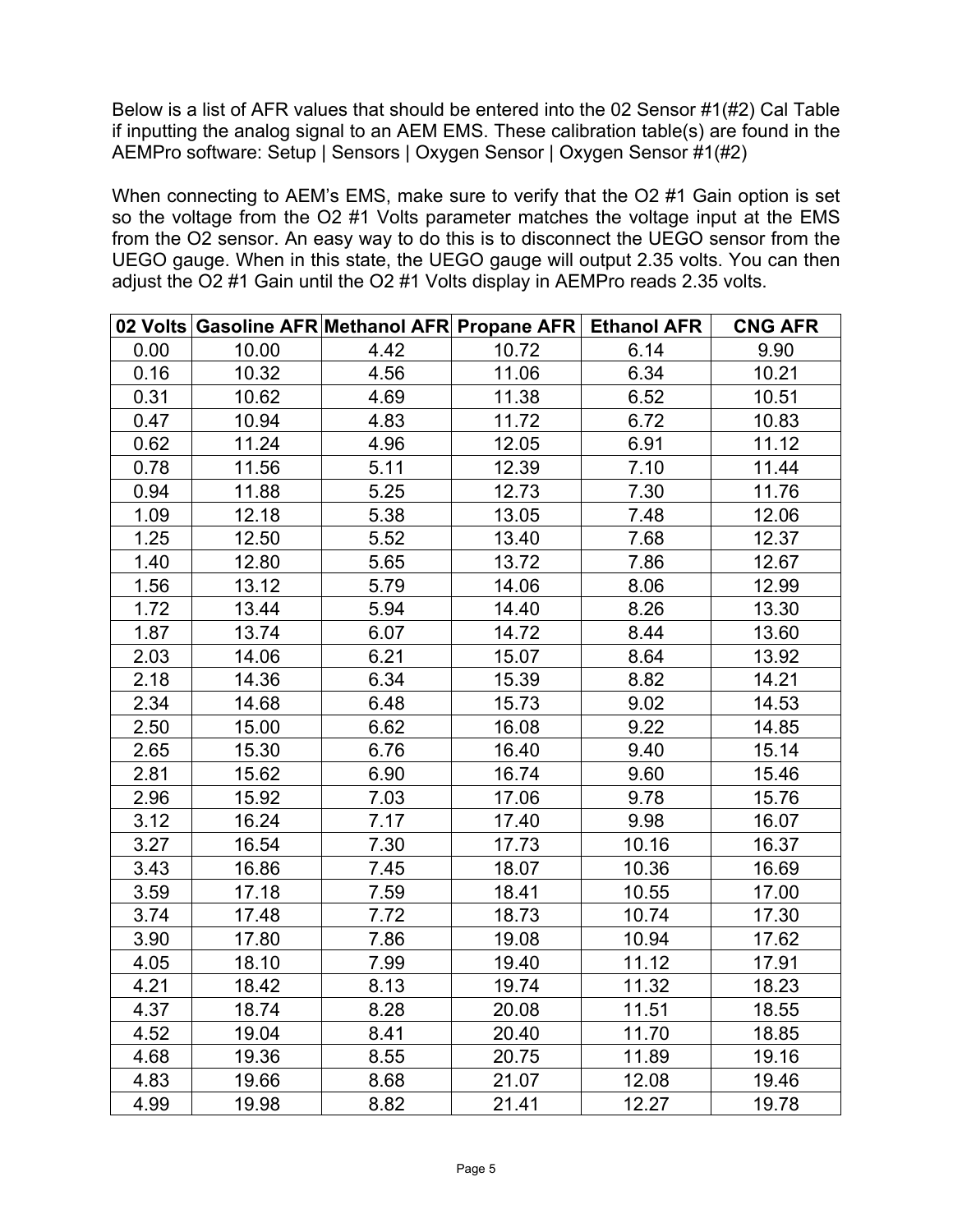## **Connecting to Stand alone ECU's**

When connecting to a third party EFI system, the AEM UEGO gauge's WHITE Analog Output wire shall be connected to the analog O2 sensor input of that system. Consult the documentation provided with the system for detailed instructions. (for AEM EMS see page 4)

## **Serial Output (optional)**

The serial output can be used for data logging when an EFI system is not accessible. To run the data stream, a RS-232 (DB-9) Female Receptacle shall be purchased.



Two wires need to be connected to a RS-232 serial port. The BLUE wire from the AEM UEGO Gauge shall be connected to Pin #2 (RX) on the serial port for receiving data. Pin # 5 (GND) on the serial port shall be grounded. If a standard 9-pin serial cable is to be cut instead, the (RX) wire is typically RED and the (GND) wire is typically GREEN. However, this should be confirmed with a continuity tester before attempting.

Use HyperTerminal for testing the data stream. This software is found on most PCs. To find HyperTerminal go to: Start | All Programs | Accessories | Communications | HyperTerminal. Name the New Connection and click OK. Set the COM port to the one being used and click OK.

Bits Per Second = 9600 Data Bits  $= 8$ Parity = None Stop Bits = 1 Flow Control = Hardware

Verify the settings above and click OK. When power is supplied to the AEM UEGO Gauge, AFR (or Lambda) data will be displayed, as shown below.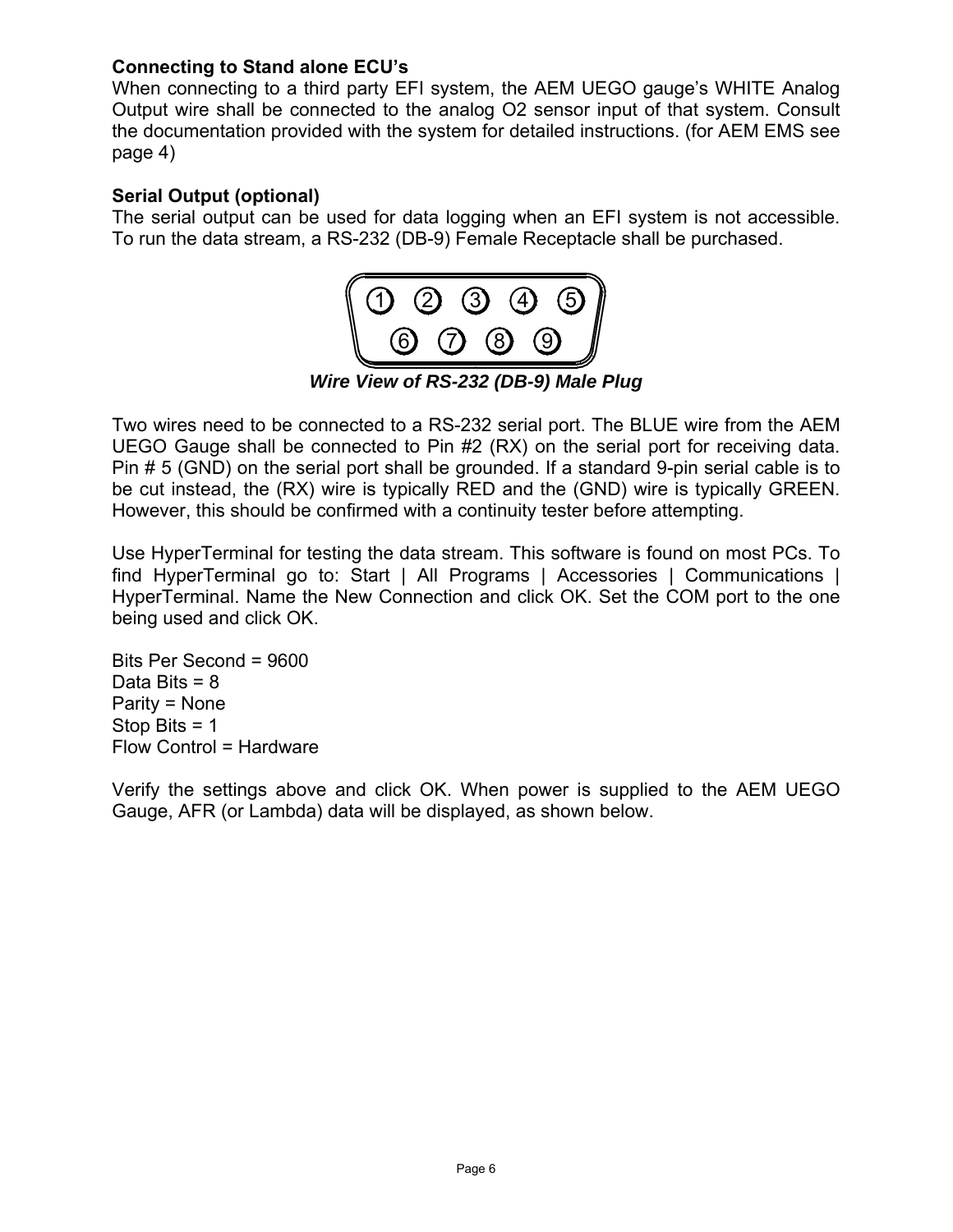

# **UEGO Sensor**

If attempting to route the UEGO Sensor through a tight space, AEM recommends temporally removing the light grey latch from the Bosch connector, as shown below.



*Gently pull the latch out away from the UEGO Sensor connector*



*UEGO Sensor connector without latch* 

If the UEGO sensor is to be put through a conduit or firewall, a 1.05in (26.7mm) drill is required. Refer to the two diagrams above when reassembling the connector.

A weld-in M18 X 1.5 boss is supplied for sensor installation. Mount the O2 sensor in the exhaust system at least 18 inches downstream from the exhaust port*.* If you anticipate high EGT's (over 800C), run a turbocharger, run at high RPM for extended periods of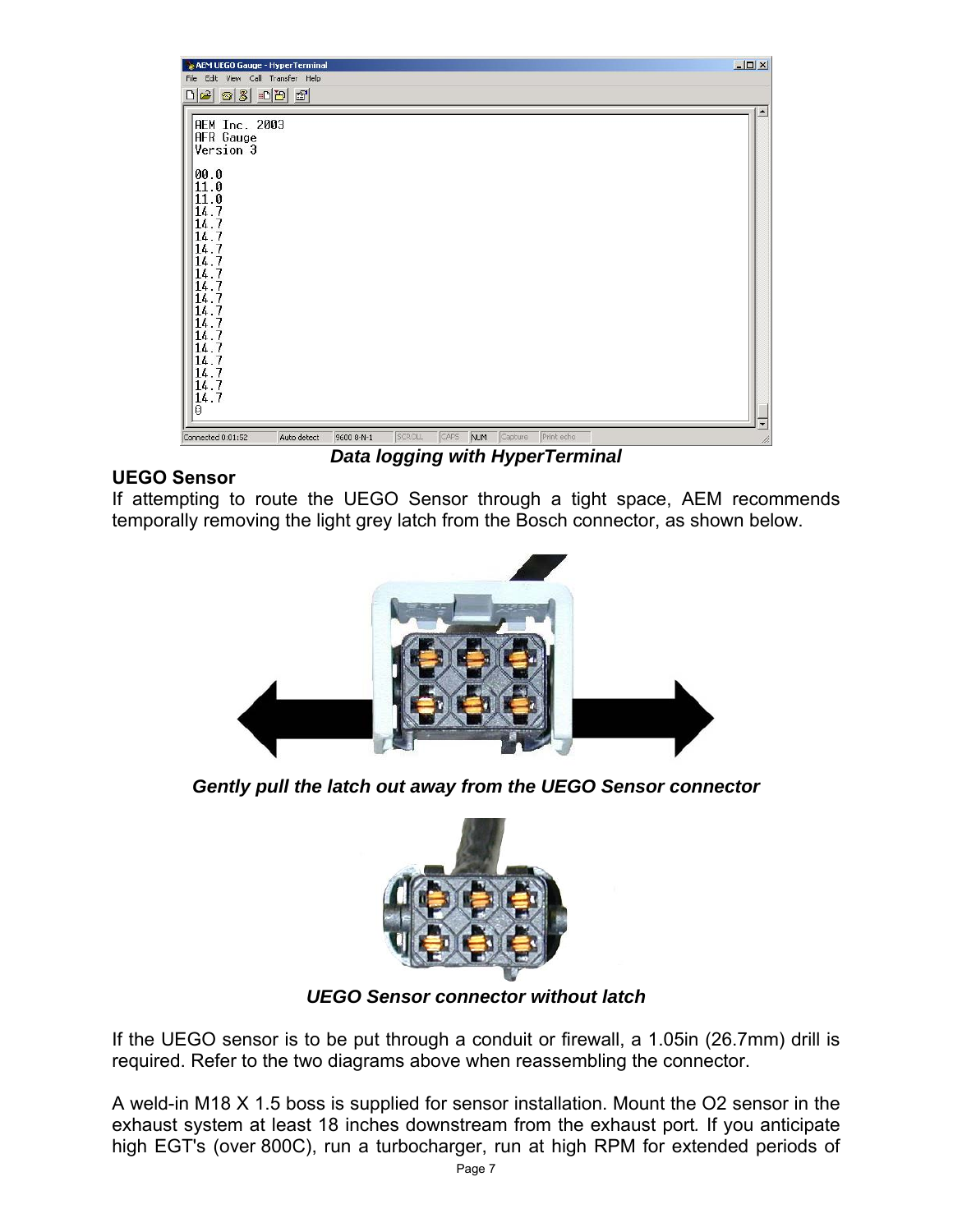time or plan on running leaded race fuel then you must mount the sensor at least 36 inches or more downstream of the exhaust port as all of these can cause the sensor to overheat. On turbocharged engines the UEGO sensor must be installed after the turbo charger, if not, the pressure differential will greatly effect the accuracy of the unit. For accurate readings, the sensor must be mounted before catalytic converters and/or auxiliary air pumps. To prevent collection of liquids between the sensor housing and sensor element during the cold start phase, the installation angle should be inclined at least 10° towards horizontal with the electrical connection upwards, see below.



*Minimum mounting angle for the UEGO Sensor* 

# **Configuring Calibration Outputs**

If a different O2 sensor calibration is desired, the AEM calibration can be changed to one of three available. The AEM default position is (P0) if an AFR Gauge was purchased and (P1) if a Lambda Gauge was purchased. These settings implement a linear calibration with the most useful voltage range possible (0-5V). The AFR calibration (P2) is linear and similar to (P1) with a slightly smaller voltage range (1-2V). The AFR calibration (P3) emulates the Autronic Wideband O2 Sensor calibration (0-1V). The AFR calibration (P4) emulates a non-linear Nernst Cell calibration (0-1V). Refer to the Table and Graph for specific calibration details.

To change the calibrations, a precision flat head screw diver is needed. Locate the small hole located on the back of the AEM gauge, as shown below.



*Calibration position screw location* 

With the screw driver, clock the rotary switch into the desired calibration position, referring to the diagram below, and watch the alphanumeric readout, which will display the new position when entered.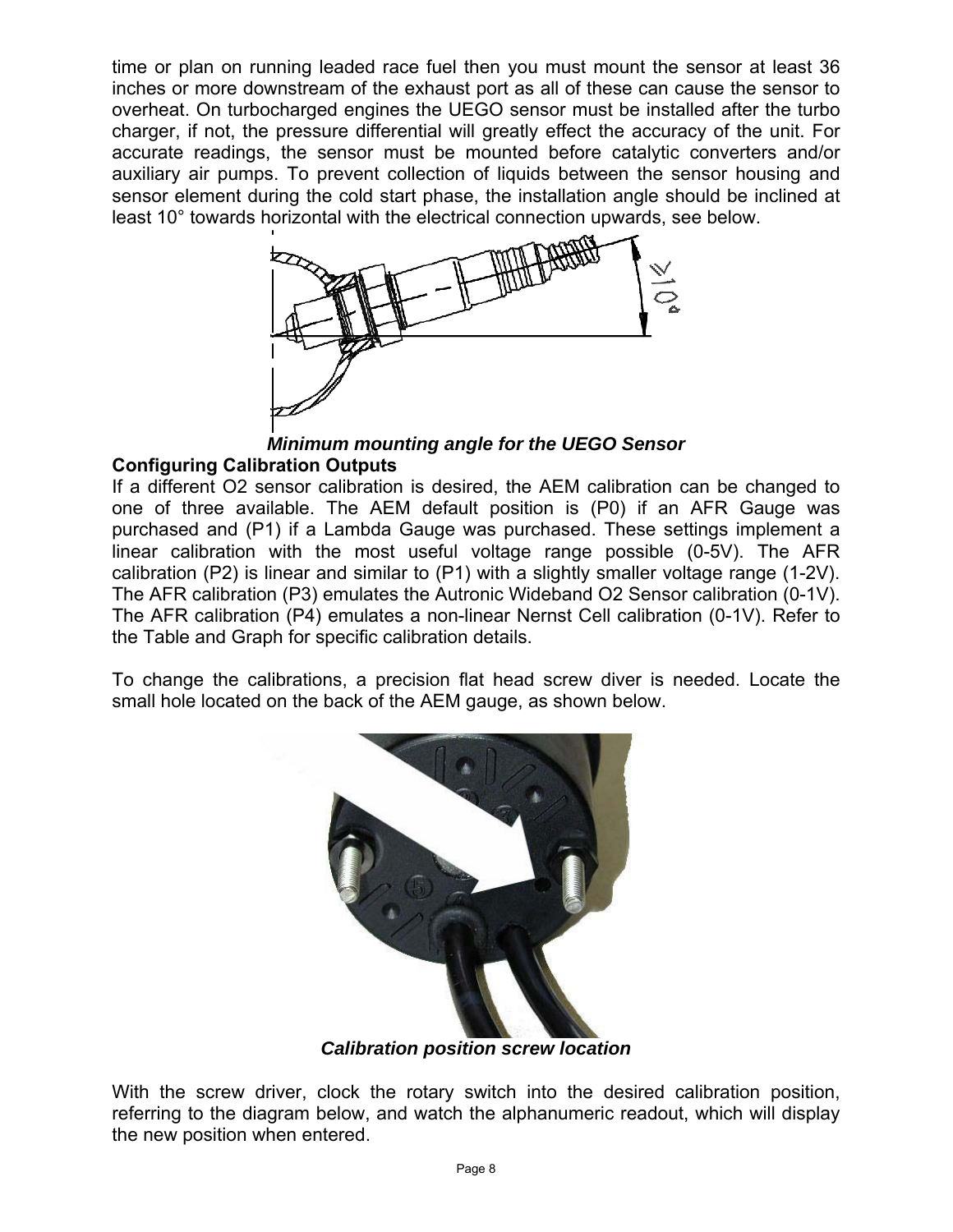

*Calibration screw position settings* 

The calibration will not be changed until the rotary switch reaches the middle of the new position.

# **AEM Lambda Gauge Owners**

Because the Lambda gauge faceplate is calibrated for  $(\lambda)$  and all other calibration positions are for AFR (Gasoline), AEM does not recommended changing the controller calibration, as instructed above.

Below is the multiplier for calculating the Air Fuel Ratio (AFR) of common fuels from the Lambda value.



*Calibration graph of available outputs*